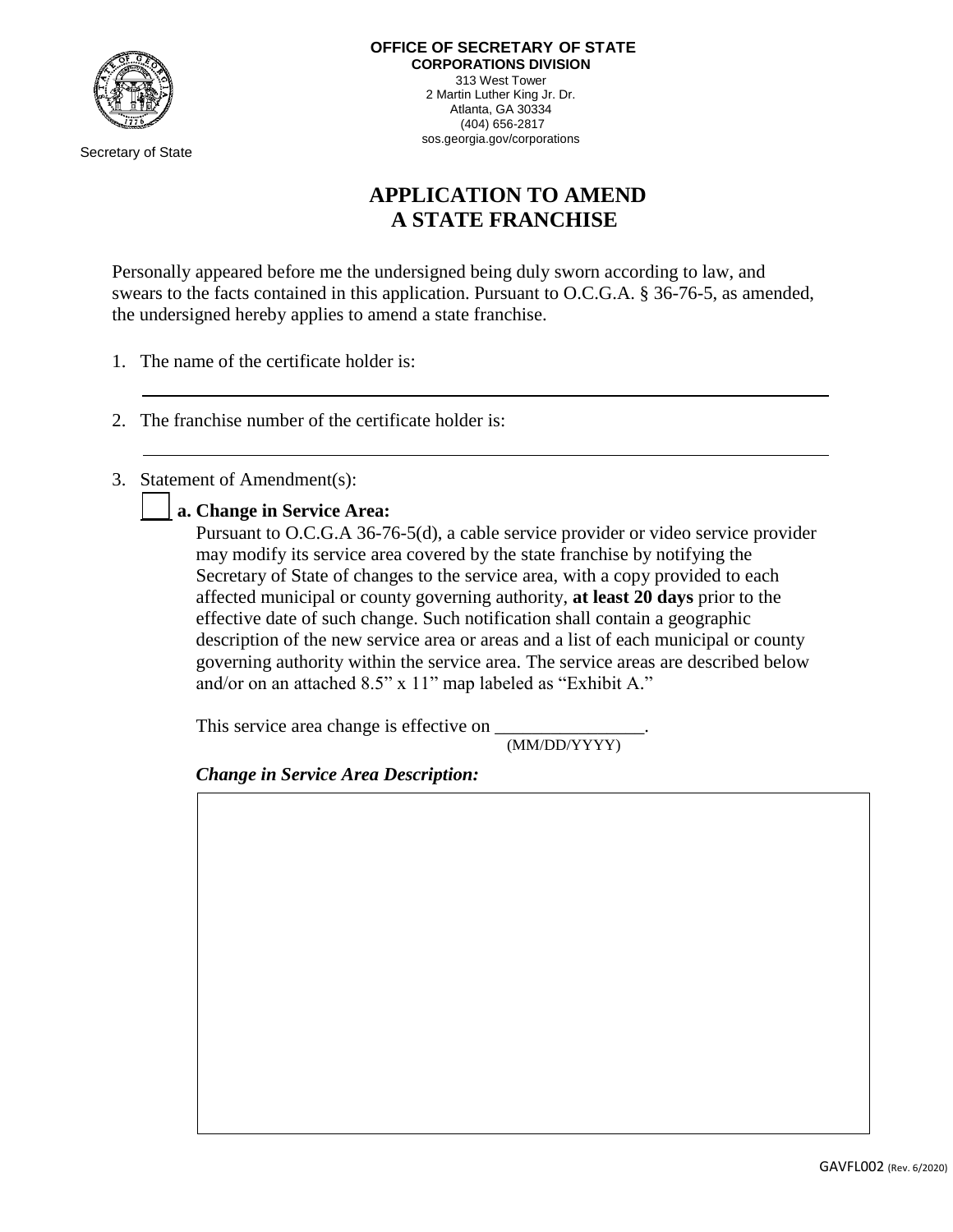## **b. Change in Principal Place of Business Address and/or Officer(s):**

The principal place of business of the certificate holder is:

The principal executive officer(s) of the certificate holder are: *(Attach additional sheet if necessary.)*

| <b>Name</b> | <b>Title</b> | <b>Address</b> |
|-------------|--------------|----------------|
|             |              |                |
|             |              |                |
|             |              |                |
|             |              |                |
|             |              |                |
|             |              |                |
|             |              |                |
|             |              |                |
|             |              |                |
|             |              |                |
|             |              |                |
|             |              |                |
|             |              |                |
|             |              |                |
|             |              |                |
|             |              |                |
|             |              |                |

An effective date is not required when changing the certificate holder's principal place of business address and/or principal executive officer(s).

## **c. Change in Certificate Holder's Name (Entity Name):**

The new name of the certificate holder is:

Submit supporting documentation showing the change of the entity name of the certificate holder with this application. An effective date is not required when changing the certificate holder's name.

4. The certificate holder changing its service area certifies that a copy of this application has been provided to each affected municipal or county governing authority at least 20 days prior to the effective date of the change. A certificate holder changing its name, principal place of business address, and/or principal executive officer(s) certifies that a copy of this application has been mailed or provided to each affected municipal or county governing authority within 7 business days following the delivery of the application to the Secretary of State.